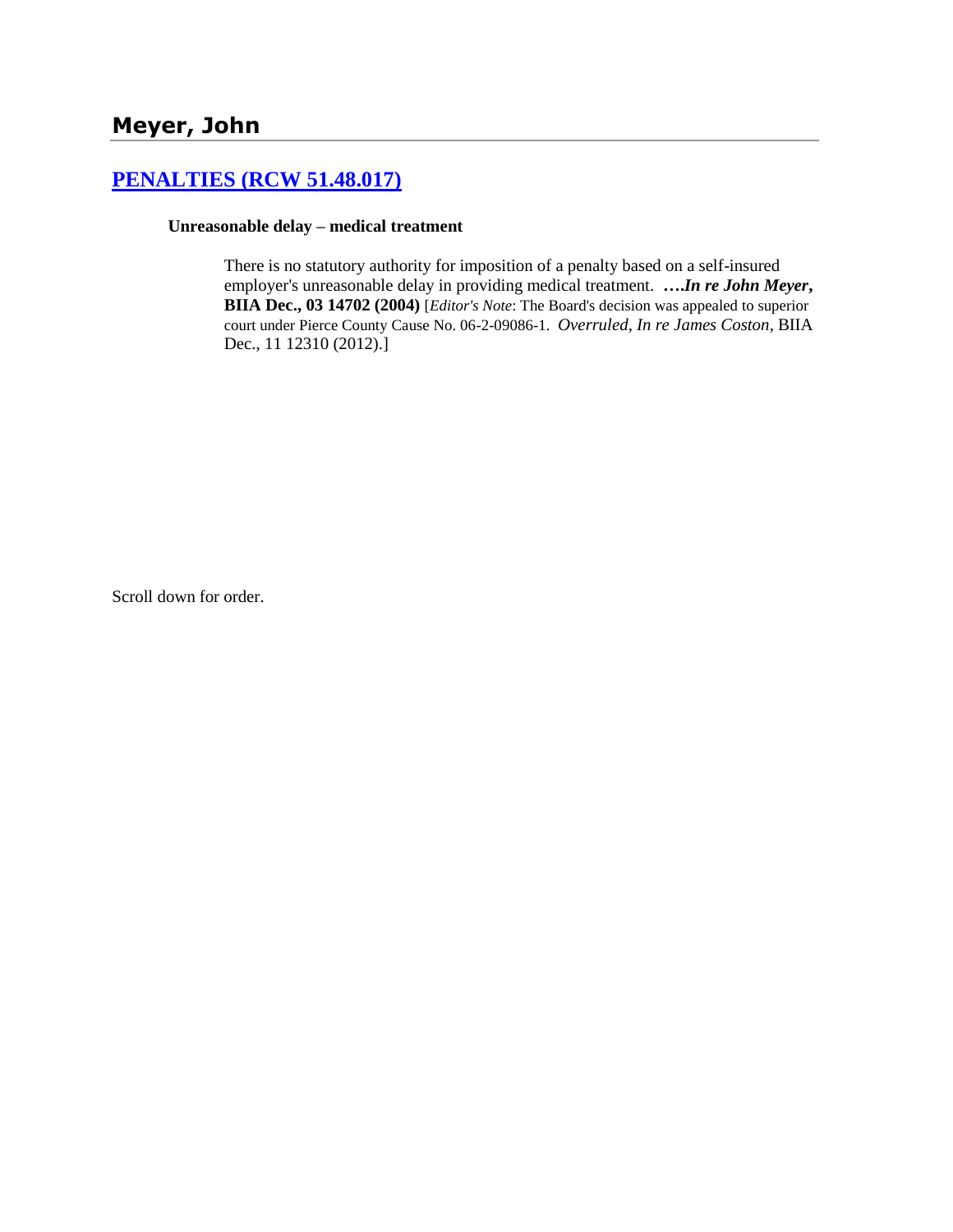## **BEFORE THE BOARD OF INDUSTRIAL INSURANCE APPEALS STATE OF WASHINGTON**

**)**

**IN RE: JOHN V. MEYER ) DOCKET NO. 03 14702**

**CLAIM NO. T-881938 ) DECISION AND ORDER**

APPEARANCES:

Claimant, John V. Meyer, by Casey & Casey, P.S., per Gerald L. Casey

Self-Insured Employer, Manke Lumber Company, Inc., by Groves & Groves, per Dennis G. Moynihan and James L. Groves, Lay Representatives

The claimant, John V. Meyer, filed an appeal with the Board of Industrial Insurance Appeals on April 30, 2003, from an order of the Department of Labor and Industries dated March 7, 2003. In this order, the Department denied the claimant's request that a penalty be assessed against the self-insured employer for failing to provide necessary and proper treatment. The Department order is **AFFIRMED**.

#### **DECISION**

Pursuant to RCW 51.52.104 and RCW 51.52.106, this matter is before the Board for review and decision on a timely Petition for Review filed by the claimant to a Proposed Decision and Order issued on March 19, 2004, in which the industrial appeals judge affirmed the Department order dated March 7, 2003.

The Board has reviewed the evidentiary rulings in the record of proceedings and finds that no prejudicial error was committed. The rulings are affirmed.

The issue presented by this appeal is whether the claimant is entitled to a penalty for the employer's alleged failure to provide necessary and proper treatment. We hold that he was not, and have granted review for the limited purpose of correcting a clerical error found on page 1, line 26 of the Proposed Decision and Order. The language on line 26 indicated that the Department order of March 7, 2003, was reversed when, in fact, it was affirmed.

We agree with the summary of evidence as presented in the Proposed Decision and Order. Specifically, Mr. Meyer's attending physician, Donna E. Moore, M.D., was persuasive with respect to her description of the difficulty she had in obtaining authorization of medical treatment that she regarded as reasonable and necessary for Mr. Meyer. The insistence by the self-insured employer's administrator for increasingly lengthy and complex documentation had the practical

47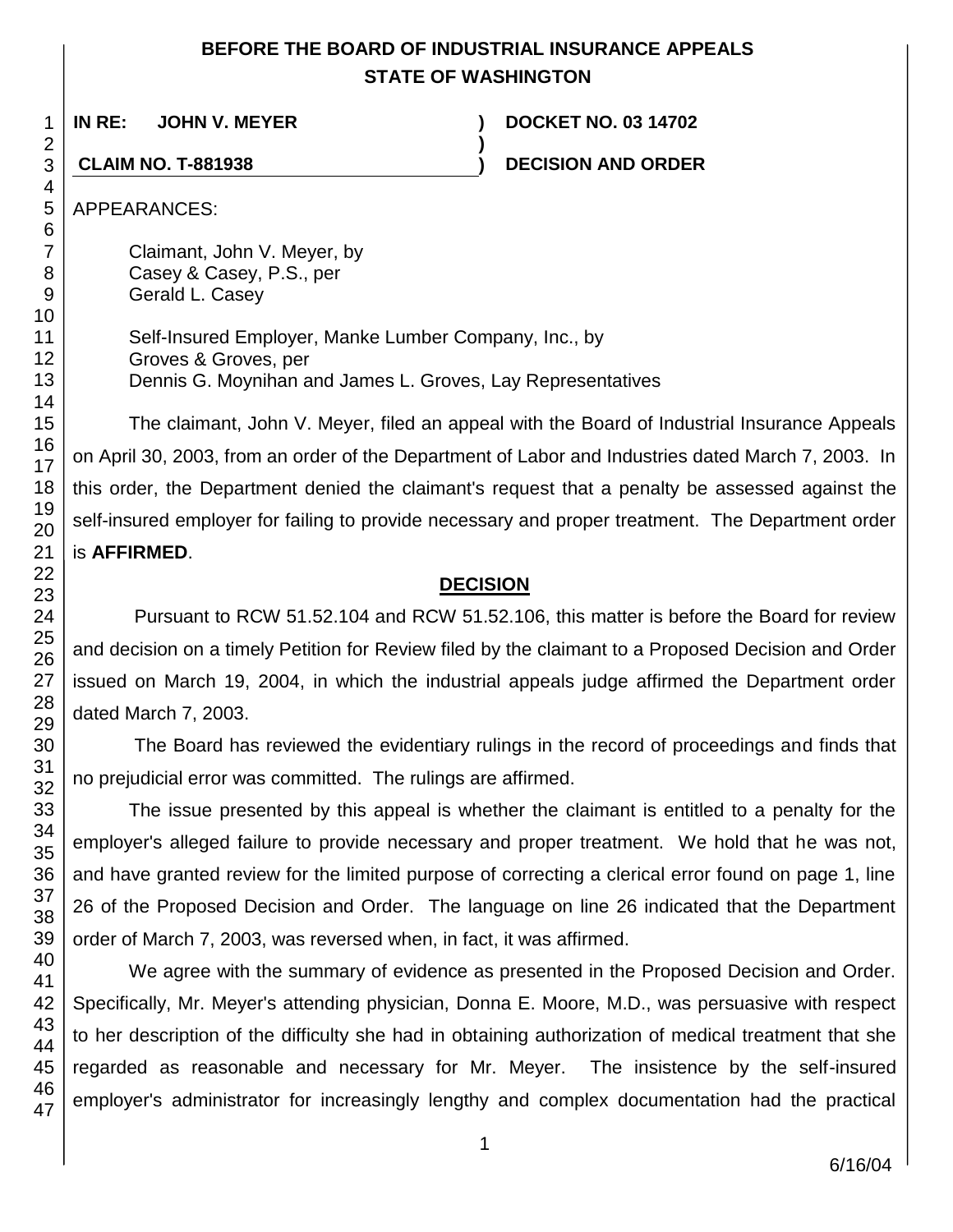effect of denying treatment altogether. It is perhaps unfortunate that there is no provision in the law for a penalty in the event of an unreasonable delay or denial of appropriate medical treatment. However, we do not believe that medical treatment is a benefit within the meaning of RCW 51.48.017. That section states,

> If a self-insurer unreasonably delays or refuses to pay benefits as they become due there shall be paid by the self-insurer upon order of the director an additional amount equal to five hundred dollars or twenty-five percent of the amount then due, whichever is greater, which shall accrue for the benefit of the claimant and shall be paid to him with the benefits which may be assessed under this title. The director shall issue an order determining whether there was an unreasonable delay or refusal to pay benefits within thirty days upon the request of the claimant. Such an order shall conform to the requirements of RCW 51.52.050.

The language of the above section implies a financial payment that inures to the advantage of the claimant. Although it is possible to determine the dollar value of medical treatment by reference to the Department fee schedule, it is unreasonable to conclude that medical benefits were being contemplated by the Legislature when it passed this section. The language, "the amount then due," strongly suggests time loss compensation or permanent partial disability award; something in money that is payable to the claimant. On balance, we have to agree with our industrial appeals judge that an employer's denial of medical treatment is outside the reach of RCW 51.48.017 as it relates to assessing a penalty against the employer for failing to authorize treatment.

We remind the parties that recourse is available when medical treatment is denied. RCW 51.32.055(6) states,

> Where a dispute arises from the handling of any claim before the condition of the injured worker becomes fixed, the worker, employer, or self-insurer may request the department to resolve the dispute or the director may initiate an inquiry on his or her own motion. In these cases, the department shall proceed as provided in this section and an order shall issue in accordance with RCW 51.52.050.

Additional help may be found in RCW 51.32.190(6). This section states,

The director, upon his or her own initiative, may make such inquiry as circumstances require or is necessary to protect the rights of all the parties and he or she may enact rules and regulations providing for procedures to ensure fair and prompt handling by self-insurers of the claims of injured workers and beneficiaries.

1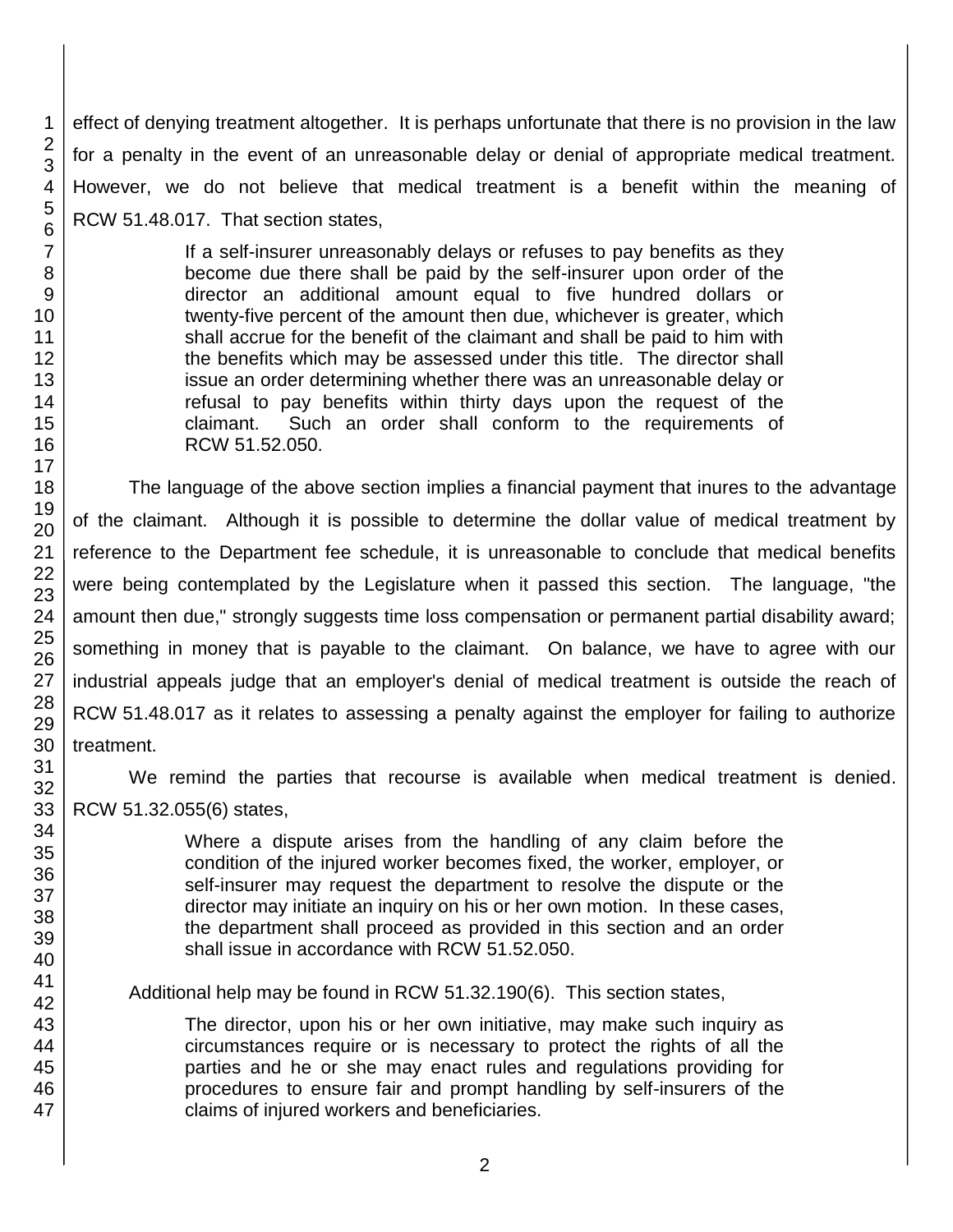In particularly egregious situations, a worker may petition the Director to de-certify the self-insured employer under RCW 51.14.080 and RCW 51.14.090. Finally, a worker may appeal the denial of treatment to the Board of Industrial Insurance Appeals, arguing that his or her industrially related condition had not reached maximum medical improvement.

After consideration of the Proposed Decision and Order and the Petition for Review filed thereto, and a careful review of the entire record before us, we make the following:

#### **FINDINGS OF FACT**

1. On March 10, 1995, the Department of Labor and Industries received an application for benefits, alleging that the claimant, John V. Meyer, injured his back and neck on February 22, 1995, while in the course of his employment with the self-insured employer, Manke Lumber Company, Inc. The claim was allowed and benefits and treatment were provided.

On March 7, 2003, the Department issued an order in which it denied the claimant's requested penalty for the self-insured employer's failure to provide necessary and proper treatment. On April 30, 2003, Mr. Meyer filed a Notice of Appeal. On May 16, 2003, the Board of Industrial Insurance Appeals issued an order granting the appeal, assigning Docket No. 03 14702, and directing that proceedings be held.

- 2. On February 22, 1995, while Mr. Meyer was working for the self-insured employer, he was lifting a hood on machinery and felt something give in his back.
- 3. The February 22, 1995 industrial injury caused permanent impairment to Mr. Meyer's low back and resulted in three surgical procedures to his low back.
- 4. As of March 7, 2003, the self-insured employer had denied authorization for treatment, and has not paid for treatment provided by Mr. Meyer's attending physician, Donna E. Moore, M.D., that she believes was and is necessary and proper medical treatment.

#### **CONCLUSIONS OF LAW**

- 1. The Board of Industrial Insurance Appeals has jurisdiction over the parties to and the subject matter of this appeal.
- 2. RCW 51.48.017 does not provide for a penalty for a self-insured employer's failure to provide or pay for necessary and proper medical treatment.